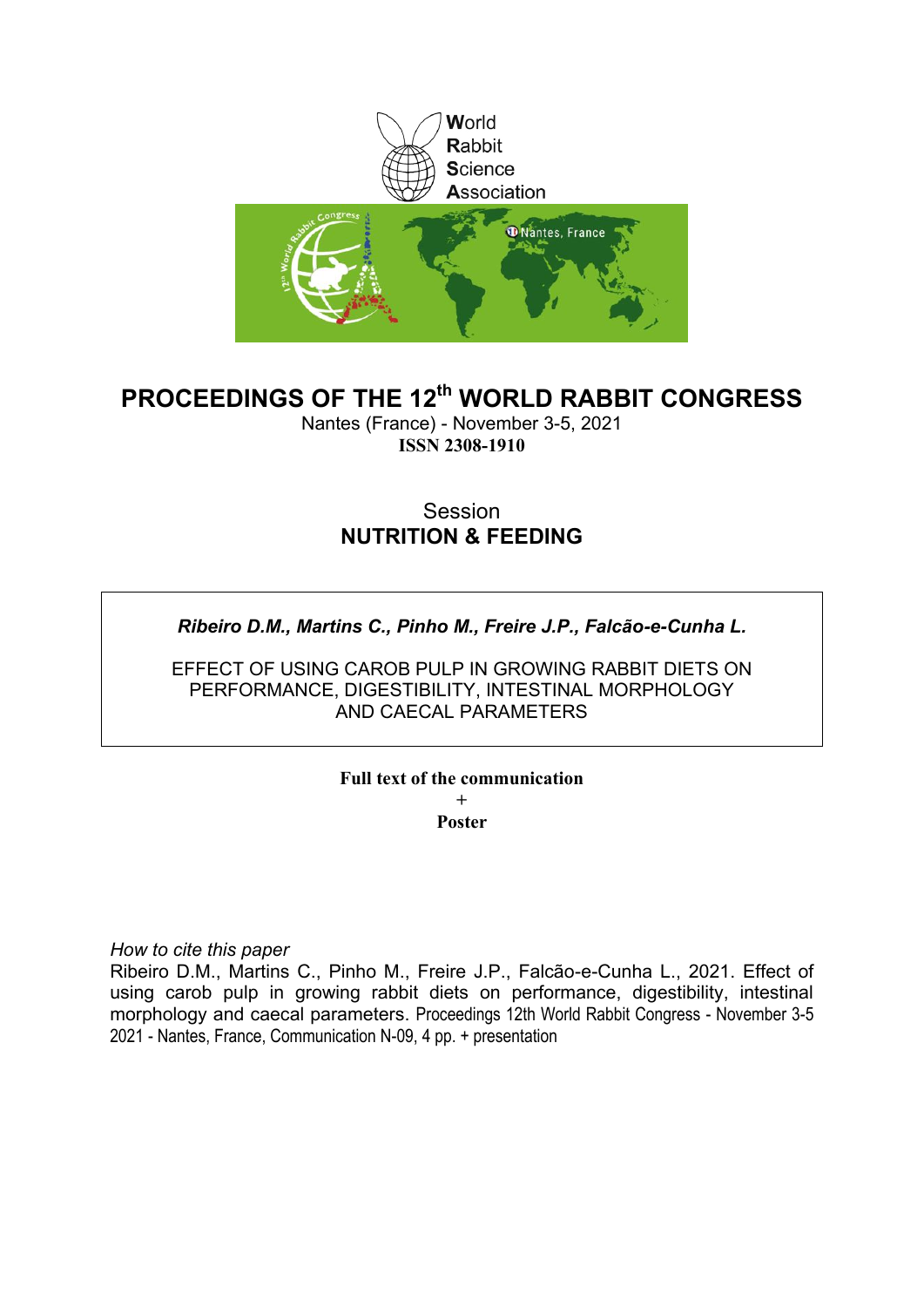# **EFFECT OF USING CAROB PULP IN GROWING RABBIT DIETS ON PERFORMANCE, DIGESTIBILITY, INTESTINAL MORPHOLOGY AND CAECAL PARAMETERS**

**Ribeiro D.M.<sup>1</sup>\*, Martins C<sup>1</sup> ., Pinho M.<sup>2</sup> , Freire J.P.<sup>1</sup> , Falcão-e-Cunha L.<sup>1</sup>**

<sup>1</sup>LEAF, Instituto Superior de Agronomia, Universidade de Lisboa, Tapada da Ajuda, 1349-017 Lisboa, Portugal 2 CIISA, Faculdade de Medicina Veterinária, Universidade de Lisboa, Avenida da Universidade Técnica, 1300-477 Lisboa, Portugal \*Corresponding author: davidribeiro@isa.ulisboa.pt

### **ABSTRACT**

The objective of this study is to evaluate the effect of including carob pulp in rabbit diets and the consequent growth performance, feed digestibility, intestinal mucosa morphology and caecal fermentative activity. Early weaned (22 days old) rabbits (N=39) were divided among three diets with 0%, 12.5% and 25% carob pulp, all with the similar CP and NDF content. During the  $5<sup>th</sup>$  week of trial, faeces were collected to determine feed digestibility. At the end, rabbits were slaughtered. Caecal content was harvested and a section from the middle of the small intestine was taken to analyse intestinal morphology. Carob pulp inclusion did not affect growth performance with the exception of feed conversion which deteriorated 12% at 25% of inclusion. The digestibility of all fractions lowered significantly with 25% inclusion of carob pulp with the exception of ether extract which was unaffected. Dry matter digestibility lowered from 67.0% to 62.2%; organic matter and energy digestibility decreased between 7.5 and 8.9%, whereas crude protein digestibility decreased 21.1% (83.3% vs 65.6%). NDF digestibility was around 24% lower at higher level of inclusion. Neither intestinal morphology nor parameters of caecal fermentation, caecal pH and molar proportions of volatile fatty acids were affected by the inclusion of either 12.5% or 25% carob pulp in the diets of fattening rabbits.

**Keywords:** carob pulp, dig

estibility, mucosa morphology, caecal fermentative parameters

### **INTRODUCTION**

The carob tree (*Ceratonia siliqua L.*) grows in the Mediterranean area. Its fruit is traditionally used as animal fodder after seed extraction. Carob pulp, which represents 90% of the fruit, has a high content of soluble sugars (45-52%), 2-7% of crude protein (CP) and a low content of fat, under 1% (Nasar-Abaas *et al.,* 2016). In addition, it has a high content of condensed tannins, which may interfere with the digestive process.

The objective of this study was to feed early-weaned rabbits with carob pulp and study its effect on growth performance, feed digestibility, intestinal morphology and caecal fermentation.

### **METHODS**

### **Animals and experimental design**

Three diets were formulated with similar CP and neutral detergent fibre (NDF) contents and with 0, 12.5% and 25% carob pulp, partially or fully replacing oat (Table 1). These diets were provided *ad libitum* for 7 weeks for each group containing 13 rabbits balanced for live weight, weaned at 22 days old. Live weights were registered each week and feed intake was measured 3 times per week. During the fifth week, faeces were collected to analyse apparent digestibility. At the end of the experimental period, rabbits were slaughtered and caecal content samples were taken. The pH and dry matter of the caecal contents were determined. Approximately 5-10 g of fresh caecal contents were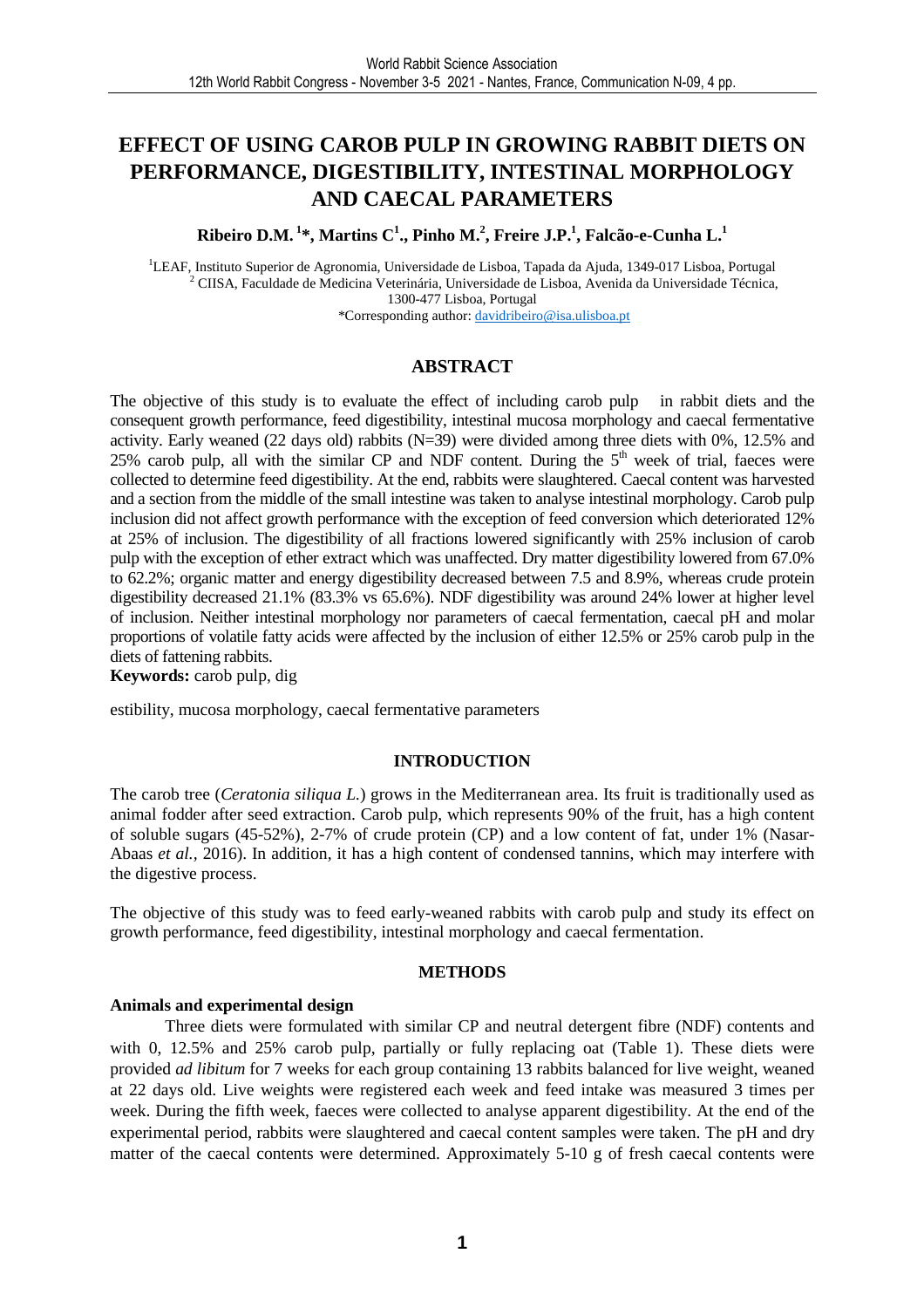stored in a bottle with 4 mL of a 0.03 M  $H_3PO_4$  solution for later determination of volatile fatty acids (VFA). One section was taken from the middle of the small intestine for histological analysis of the mucosa. Tissue samples were fixed in 10% neutral buffered formalin and processed for paraffin embedding for microscopical examination of intestinal villi and crypts.

**Table 1**: Ingredients and chemical composition (% as fed basis) of the experimental diets

|                                                                    | Carob pulp' level |       |              |                              | Carob pulp level |       |      |
|--------------------------------------------------------------------|-------------------|-------|--------------|------------------------------|------------------|-------|------|
|                                                                    | $0\%$             | 12.5% | 25%          |                              | $0\%$            | 12.5% | 25%  |
| Ingredients $(\%):$                                                |                   |       |              | Chemical composition $(\% )$ |                  |       |      |
| Wheat                                                              | 16                | 14.5  | 13           | Dry matter                   | 91.3             | 91.0  | 90.3 |
| Carob $pulpT$                                                      | $\Omega$          | 12.5  | 25           | Organic matter               | 84.8             | 84.5  | 83.6 |
| Oat                                                                | 30                | 15    | $\mathbf{0}$ | Crude protein                | 16.1             | 15.2  | 15.0 |
| Soybean meal,                                                      | 11.5              | 12.5  | 13.5         | Ether extract                | 7.6              | 7.0   | 6.3  |
| Sunflower meal 28%                                                 | 10                | 11    | 12           | <b>NDF</b>                   | 32.3             | 33.0  | 33.4 |
| Dehydrated alfalfa meal                                            | 20                | 19    | 18           | <b>ADF</b>                   | 17.1             | 20.7  | 22.7 |
| Wheat straw                                                        | 6                 | 9     | 12           | ADL                          | 3.4              | 5.7   | 7.3  |
| Lard                                                               | 5                 | 5     | 5            | Hemicellulose                | 15.2             | 12.3  | 10.7 |
| L-lysine                                                           | 0.02              | 0.06  | 0.11         | Cellulose                    | 13.8             | 15.0  | 15.3 |
| DL-methionine                                                      | 0.18              | 0.18  | 0.20         | Gross energy (kcal/kg)       | 4265             | 4213  | 4134 |
| CINa, CaHPO <sub>4</sub> , CaCO <sub>3</sub> , premix <sup>2</sup> | 1.30              | 1.26  | 1.19         |                              |                  |       |      |

 $\frac{1}{2}$  carob pulp: 4.8% CP; 25.5% NDF as feed basis

<sup>2</sup>Premix provided per kg of complete diet: vitamin A, 1000 UI; vitamin D3, 1500 UI; vitamin E, 15 mg; vitamin K3, 1.5 mg; vitamin B1, 1 mg; vitamin B2, 2 mg; vitamin B6, 1.5 mg; vitamin B12, 0.01 mg; pantothenic acid, 8 mg; nicotinic acid, 25 mg; biotin, 0.02 mg; betain, 136.5 mg; robenidine, 50 mg; Co, 0.7 mg; Cu, 5 mg; Fe, 30 mg; I, 1 mg; Mn, 15 mg; Se, 0.2 mg; Zn, 30 mg; ethoxyquin 12.5 mg; butylated hydroxytoluene 12.5 mg.

### **Chemical Analyses**

Dry matter (DM), organic matter (OM), CP, ether extract (EE), NDF, acid detergent fibre (ADF), acid detergent lignin (ADL) and gross energy of feed and faeces were determined according to the procedures proposed by EGRAN (2001). The pH values of caecal contents were measured with a glass electrode pH meter. VFA levels in caecal contents were measured by gas chromatography.

### **Histological Analysis**

Microscopic examination and measurement of villi and crypt were performed in 7 um thick tissue sections, stained with haematoxylin-eosin from 10 rabbits from each treatment. An Olympus BX 511 microscope equipped with  $4\times$  and  $10\times$  lenses was used. Images were digitally captured with an Olympus DP 11 camera and the Olympus DP Soft software was used to measure the height and width of the villi and the depth of the crypts. Ten intact and correctly oriented villi and crypts were selected per animal.

### **Statistical Analysis**

Data concerning growing performance, apparent faecal digestibility, intestinal morphology and fermentative activity parameters were subject to analysis of variance of one factor (the diet) by using the SAS System software (SAS, 1991).

### **RESULTS AND DISCUSSION**

Albeit this study was not a zootechnical trial, growth performance was analyzed. Dietary inclusion of carob pulp did not significantly affect daily feed intake or average daily gain. Only feed conversion was significantly higher (worse) in the diets with 25% carob pulp inclusion (Table 2). This resulted from the negative effect of carob pulp over the digestibility of nearly all analytic fractions considered, with the exception of EE digestibility which remained relatively constant around 88% in all diets.

Regarding DM, OM and energy digestibility, these decreased from 7.2 to 8.9% at a 25% inclusion level of carob (Table 3). Reduced NDF digestibility higher than 20% with carob inclusion occurs due to the increased content of ADL and the total and partial replacement of oat with carob pulp, which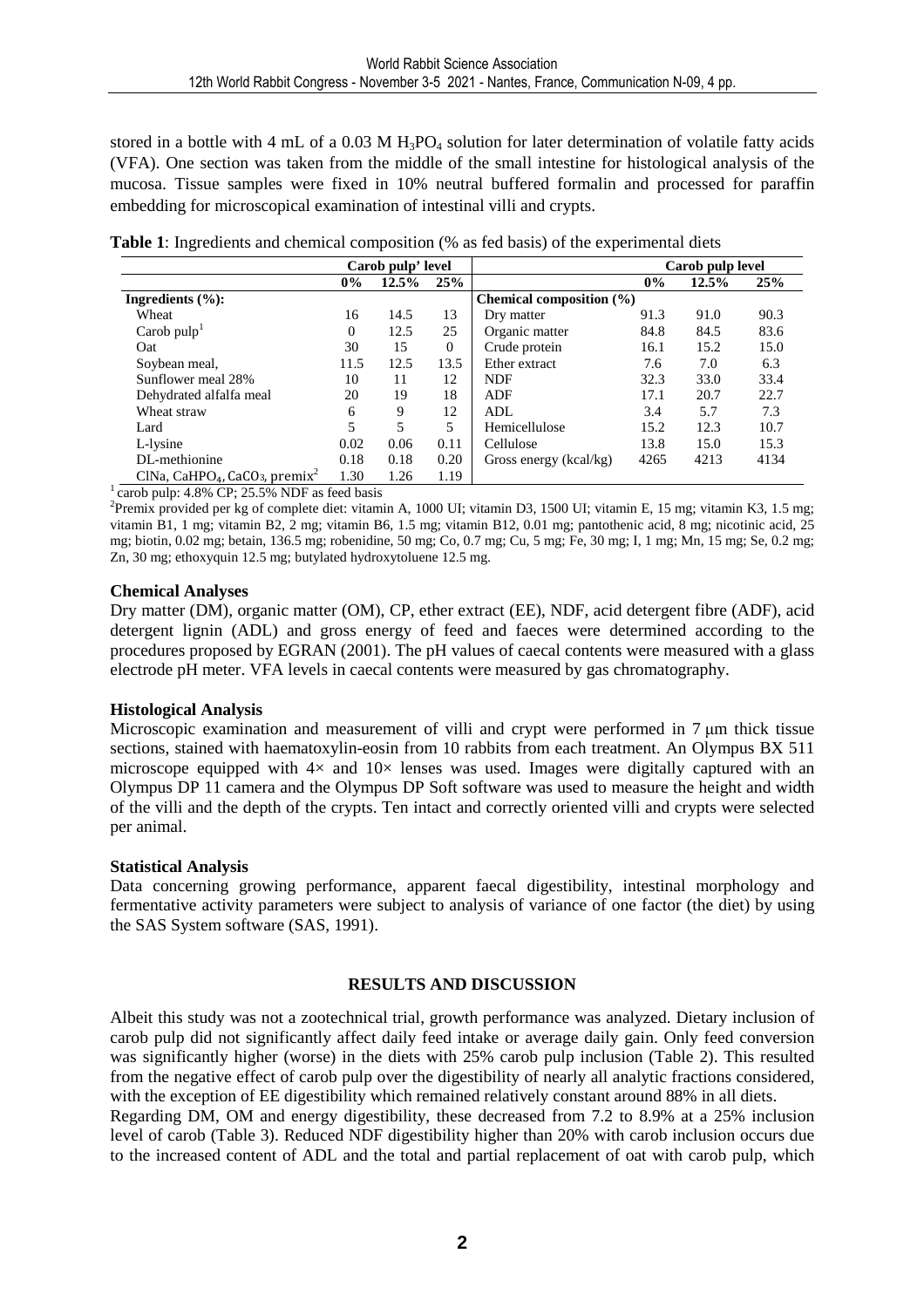has different contents of hemicellulose. Contrarily, cellulose has similar digestibility across all diets. Crude protein digestibility decreased more than 20% at 25% carob inclusion level compared to control. The presence of condensed tannins could be responsible for this difference, since they can bind to endogenous proteins, mainly digestive proteases, as well to dietary protein during the digestive process (Velickovic and Stanic-Vucinic, 2018).

|                            | Carob pulp' level |                |            | RMSE <sup>2</sup> | <b>P</b> value |
|----------------------------|-------------------|----------------|------------|-------------------|----------------|
|                            | $0\%$             | 12.5%          | 25%        |                   |                |
| Rabbits, no.               | 13                | 13             | 13         |                   |                |
| Live weight 22 d $(g)$     | 368               | 363            | 366        | 35.00             | 0.949          |
| Live weight $70 d(g)$      | 2568              | 2615           | 2514       | 280.1             | 0.657          |
| Feed intake $(g/d)$        | 111.1             | 116.2          | 120.0      | 15.86             | 0.385          |
| Average daily gain $(g/d)$ | 46.3              | 46.9           | 44.8       | 5.46              | 0.600          |
| Feed conversion            | $2.39^{a}$        | $2.47^{\rm a}$ | $2.68^{b}$ | 0.12              | < 0.001        |

**Table 2**: Effect of inclusion of carob pulp in diet on performances of growing rabbits

<sup>1</sup>Means with different letters on the same row differ significantly at P<0.05; <sup>2</sup>RMSE: root mean square error.

Hafsa *et al*. (2017) have reported that an inclusion of 10% carob pulp in rabbit diets significantly lowered all animal performance indicators and lowered the digestibility of DM and CP at around 7%. However, with 5% inclusion the results were improved by comparison with 10% inclusion. Decreased digestibility in parallel with increasing carob pulp inclusion has also been reported in other species, such as pigs (Kotrotsios *et al.,* 2010).

Nonetheless, phenolic compounds in carob had no effect over non-nitrogenous cellular content (NNCC= OM-CP-NDF) since their digestive availability, albeit statistically significant, is total in carob diets.

| <b>Coefficients of total tract</b>  | Carob pulp' level |                  |                 |                   |         |
|-------------------------------------|-------------------|------------------|-----------------|-------------------|---------|
| apparent digestibility <sup>1</sup> | $0\%$             | 12.5%            | 25%             | RMSE <sup>3</sup> | P value |
| Dry matter                          | 67.0 <sup>a</sup> | $65.1^{\circ}$   | $62.2^b$        | 2.50              | < 0.001 |
| Organic matter                      | $67.6^{\rm a}$    | $65.4^{b}$       | $62.5^{\circ}$  | 2.46              | < 0.001 |
| Crude protein                       | $83.3^{a}$        | $75.7^{\rm b}$   | $65.7^\circ$    | 2.66              | < 0.001 |
| Ether extract                       | 87.5              | 89.5             | 88.3            | 2.53              | 0.158   |
| <b>NDF</b>                          | 29.9 <sup>a</sup> | $26.5^{\rm a}$   | $22.6^b$        | 5.18              | 0.004   |
| <b>ADF</b>                          | 22.4              | 22.9             | 19.6            | 5.47              | 0.250   |
| ADL.                                | $12.7^a$          | 9.9 <sup>a</sup> | $-8.3^{b}$      | 9.14              | 0.001   |
| Hemicellulose (NDF-ADF)             | $38.3^{\circ}$    | $32.5^{b}$       | $29.1^{\rm b}$  | 5.59              | < 0.001 |
| Cellulose (ADF-ADL)                 | 24.8              | 28.0             | 29.4            | 5.47              | 0.110   |
| NNCC <sup>2</sup>                   | $96.2^{\rm a}$    | $98.2^{b}$       | $101.0^{\circ}$ | 0.90              | < 0.001 |
| Energy                              | $68.2^{\circ}$    | $65.8^{b}$       | $62.1^\circ$    | 2.51              | < 0.001 |

**Table 3:** Effect of inclusion of carob kibbles in diet on total tract apparent digestibility

<sup>1</sup>Means with different letters on the same row differ significantly at P<0.05;

<sup>2</sup>NNCC= non-nitrogenous celular content;

<sup>3</sup>RMSE: root mean square error

No statistically significant differences were obtained regarding intestinal morphology (Table 4), which indicates no negative effect of carob over digestion and absorption of these diets. Similar results have been obtained in other studies, although the nature and concentration of the dietary tannins might contribute to the low statistically significance of the observed effects. This is the case for hydrolysable tannins in finishing pig diets (Bilić-Šobota *et al.,* 2016) or tannin supplements in sheep (Zhao *et al*., 2019).

Likewise, the fermentative activity measured by pH and proportion of VFA in the caecal content of rabbits was also unaffected by the dietary inclusion of carob pulp (Table 5). Neither phenolic compounds nor carob fibre seem to influence microbial action during digestion.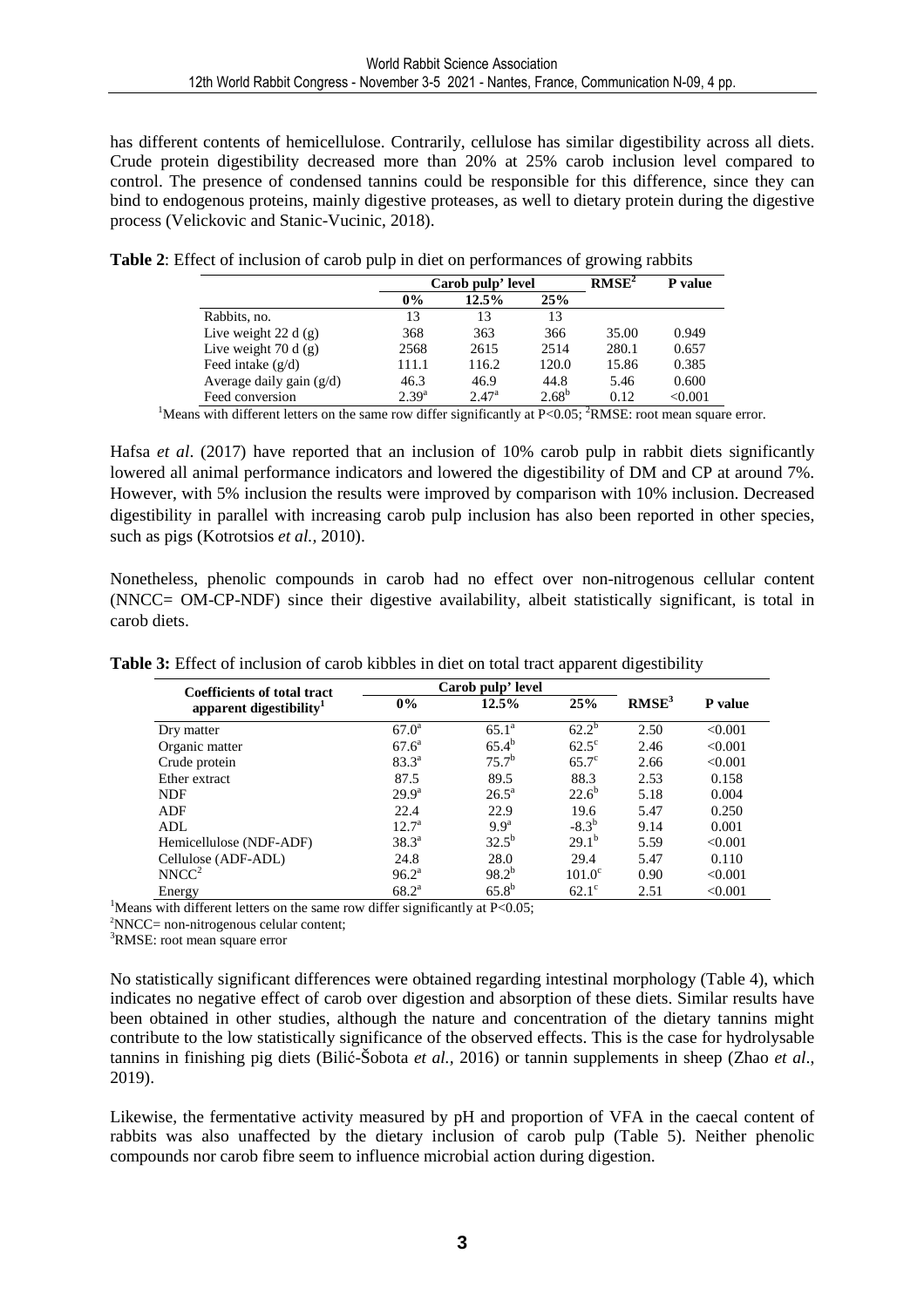|                           | Carob pulp' level | RSME <sup>1</sup> | P value |        |        |
|---------------------------|-------------------|-------------------|---------|--------|--------|
|                           | $0\%$             | 12.5%             | 25%     |        |        |
| Rabbits, no.              | 10                | 10                | 10      |        |        |
| Villus height $(\mu m)$   | 797               | 807               | 875     | 134.91 | 0.3143 |
| Villus width $(\mu m)$    | 77.5              | 81.3              | 79.7    | 11.58  | 0.7577 |
| Crypt depth $(\mu m)$     | 98.6              | 108.5             | 117.3   | 29.23  | 0.3101 |
| Villus height/crypt depth | 8.67              | 7.99              | 8.38    | 2.72   | 0.8485 |
|                           |                   |                   |         |        |        |

**Table 4**: Effect of inclusion of carob pulp in diet on intestinal morphology

RMSE: root mean square error

| Table 5: Effect of inclusion of carob pulp in diet on caecal pH and on molar proportions of VFA |
|-------------------------------------------------------------------------------------------------|
|-------------------------------------------------------------------------------------------------|

|                     | Carob pulp' level |       |      | RMSE <sup>1</sup> | <b>P</b> value |  |
|---------------------|-------------------|-------|------|-------------------|----------------|--|
|                     | 0%                | 12.5% | 25%  |                   |                |  |
| pH                  | 6.07              | 6.03  | 6.05 | 0.23              | 0.902          |  |
| $C2 \pmod{100}$ mol | 78.5              | 78.7  | 79.7 | 2.10              | 0.401          |  |
| $C3$ (mol/100 mol)  | 7.1               | 6.8   | 6.7  | 1.25              | 0.718          |  |
| $C4$ (mol/100 mol)  | 14.3              | 14.4  | 13.8 | 2.43              | 0.791          |  |

<sup>1</sup>RMSE: root mean square error

#### **CONCLUSIONS**

In our experimental conditions, it was possible to include carob pulp in rabbit feed up to 12.5% without negatively affecting growth performance, albeit there is a decrease of protein digestibility. Dietary carob pulp had no effect over intestinal morphology or caecal fermentation parameters.

#### **ACKNOWLEDGEMENTS**

Authors acknowledge funding from FCT - Fundação para a Ciência e a Tecnologia (Lisbon, Portugal) in the form of Research Center Programs LEAF (Linking Landscape, Environment, Agriculture and Food: authors JF, DR, CM and LFC), CIISA (Interdisciplinary Animal Health Research Center: author MP) and the PhD grant SFRH/BD/143992/2019 awarded to DR.

#### **REFERENCES**

- Bilić-Šobota D., Valentina Kubaleb V., Škrlepc M., Čandek-Potokara M., Prevolnik Povše M., Fazarincb G., Škorjanca D., 2016. Effect of hydrolysable tannins on intestinal morphology, proliferation and apoptosis in entire male pigs. *Archives of Animal Nutrition, 70, 5, 378–388.*
- EGRAN, 2001. Technical note: attempts to harmonize chemical analyses of feeds and faeces, for rabbit feed evaluation *World Rabbit Science, 9, 2, 57-64*.
- Hafsa S.H.A, Ibrahim S.A., Hassan A.A. 2017. Carob pods (Ceratonia siliqua L.) improve growth performance, antioxidant status and caecal characteristics in growing rabbits. *Journal of Animal Physiology and Animal Nutrition, 101, 1307–1315*.
- Kotrotsios N, Christaki I.E., Bonos E., Florou-Paneri P. 2010. Dietary carob pods on growth performance and meat quality of fattening pigs. *Asian-Australasian Journal of Animal Sciences, 25, 6, 880–885.*
- Nasar‐Abbas S.M., Zill‐e‐Huma, Vu T. H., Khan M.K., Esbenshade H., Jayasena V. 2016. Carob Kibble: A Bioactive‐Rich Food Ingredient. *Comprehensive Reviews in Food Science and Food Safety, 15, 63-72.*

SAS. 1991. SAS System for Linear Models 3rd ed. *SAS institute Inc., Cary, NC*.

- Velickovic T.D.C, Stanic-Vucinic J. 2018 The role of dietary phenolic compounds in protein digestion and processing technologies to improve their antinutritive properties *Comprehensive Reviews in Food Science and Food Safety, 17, 82-103.*
- Zhao M.D., Di L.F., Tang Z.Y., Jiang W., Li C Y. 2019. Effect of tannins and cellulase on growth performance, nutrients digestibility, blood profiles, intestinal morphology and carcass characteristics in Hu sheep *Asian-Australasian Journal of Animal Sciences, 32(10), 1540-1547.*